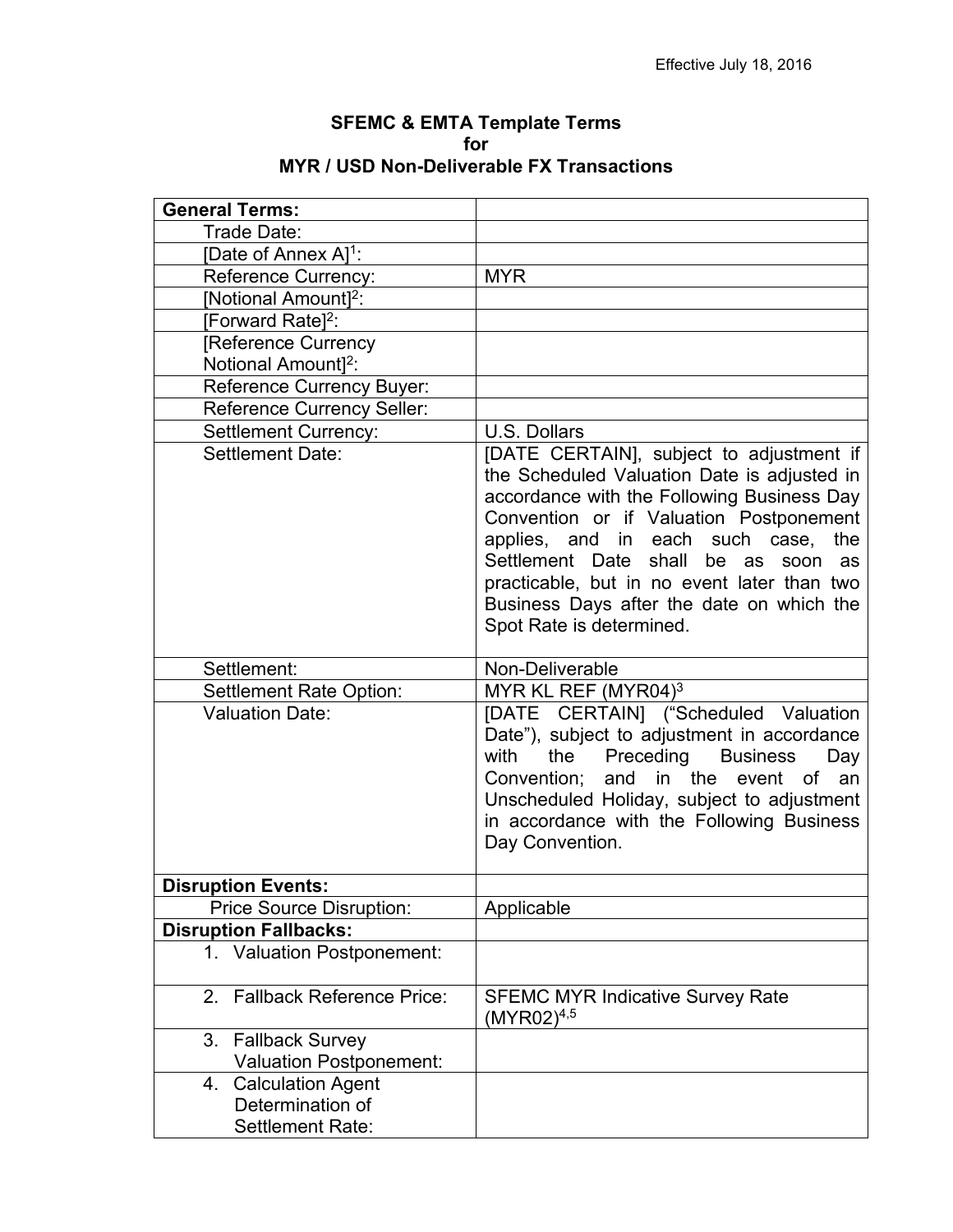| <b>Other Terms:</b>                                      |                                                                                                                                                                                                                                                                                                                                                                                                                                                                                                                                                                                                                                                                                                                                             |
|----------------------------------------------------------|---------------------------------------------------------------------------------------------------------------------------------------------------------------------------------------------------------------------------------------------------------------------------------------------------------------------------------------------------------------------------------------------------------------------------------------------------------------------------------------------------------------------------------------------------------------------------------------------------------------------------------------------------------------------------------------------------------------------------------------------|
| "Unscheduled Holiday":                                   | "Unscheduled Holiday" means that a day is<br>not a Business Day and the market was not<br>aware of such fact (by means of a public<br>announcement or by reference to other<br>publicly available information) until a time later<br>than 9:00 a.m. local time in the Principal<br>Financial Center(s) of the Reference Currency<br>two Business Days prior to the Scheduled<br><b>Valuation Date.</b>                                                                                                                                                                                                                                                                                                                                      |
| "Deferral Period" for<br>Unscheduled Holiday:            | In the event the Scheduled Valuation Date<br>becomes subject to the Following Business<br>Day Convention, and if the Valuation Date<br>has not occurred on or before the 14 <sup>th</sup><br>consecutive<br>day after<br>the Scheduled<br>Valuation Date (any such period being a<br>"Deferral Period"), then the next day after the<br>Deferral Period that would have been a<br>Business Day but for the Unscheduled<br>Holiday, shall be deemed to be the Valuation<br>Date.                                                                                                                                                                                                                                                             |
| "Valuation Postponement"<br>for Price Source Disruption: | "Valuation Postponement"<br>for<br>means,<br>purposes of obtaining a Settlement Rate, that<br>the Spot Rate will be determined on the<br>Business Day first succeeding the day on<br>which the Price Source Disruption ceases to<br>exist, unless the Price Source Disruption<br>continues to exist (measured from the date<br>that, but for the occurrence of the Price<br>Source Disruption, would have been the<br>Valuation Date) for a consecutive number of<br>calendar days equal to the Maximum Days of<br>Postponement. In such event, the Spot Rate<br>will be determined on the next Business Day<br>after the Maximum Days of Postponement in<br>accordance<br>with<br>the<br>next<br>applicable<br><b>Disruption Fallback.</b> |
| "Fallback Survey Valuation<br>Postponement":             | "Fallback Survey Valuation Postponement"<br>means that, in the event that the Fallback<br>Reference Price is not available on or before<br>the 3 <sup>rd</sup> Business Day (or day that would have<br>been a Business Day but for an Unscheduled<br>Holiday) succeeding the end of either (i)<br>Valuation Postponement for Price Source                                                                                                                                                                                                                                                                                                                                                                                                   |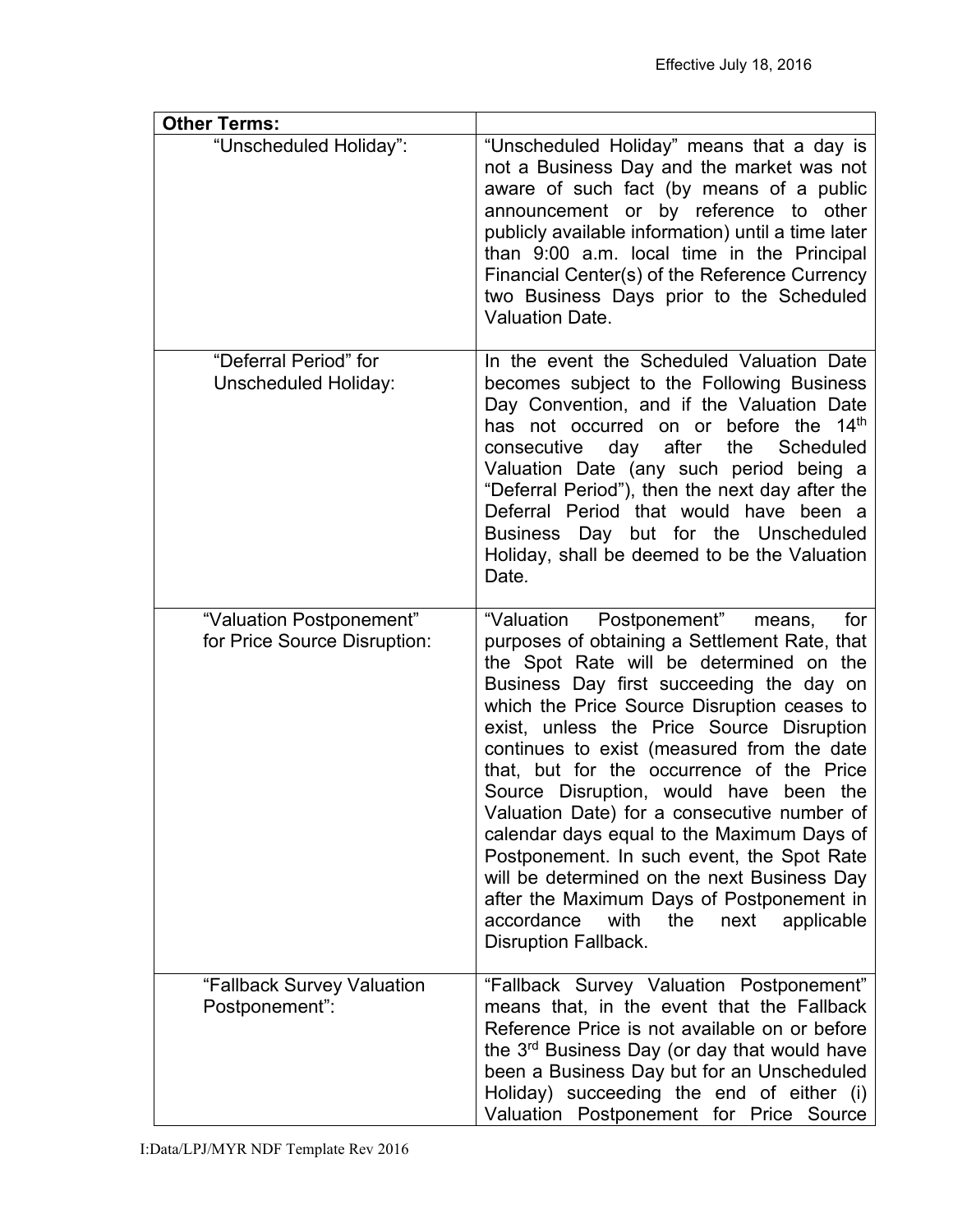|                                                              | (ii) Deferral<br>for<br>Disruption,<br>Period<br>Unscheduled Holiday, or (iii) Cumulative<br>Events, then the Settlement Rate will be<br>determined in accordance with the next<br>applicable Disruption Fallback on such day.<br>For the avoidance of doubt, Cumulative<br>Events, if applicable, does not preclude<br>postponement of valuation in accordance with<br>this provision.                                                                                                                                                                                                                                                                                                                                                                                                                                                                                                                                                                                                           |
|--------------------------------------------------------------|---------------------------------------------------------------------------------------------------------------------------------------------------------------------------------------------------------------------------------------------------------------------------------------------------------------------------------------------------------------------------------------------------------------------------------------------------------------------------------------------------------------------------------------------------------------------------------------------------------------------------------------------------------------------------------------------------------------------------------------------------------------------------------------------------------------------------------------------------------------------------------------------------------------------------------------------------------------------------------------------------|
| <b>Cumulative Events:</b>                                    | Except as provided below, in no event shall<br>the total number of consecutive calendar days<br>during which either (i) valuation is deferred<br>due to an Unscheduled Holiday, or (ii) a<br>Valuation Postponement shall occur (or any<br>combination of (i) and (ii)), exceed 14<br>consecutive calendar days in the aggregate.<br>Accordingly, (x) if, upon the lapse of any such<br>14-day period, an Unscheduled Holiday shall<br>have occurred or be continuing on the day<br>following such period that otherwise would<br>have been a Business Day, then such day<br>shall be deemed to be a Valuation Date, and<br>(y) if, upon the lapse of any such 14-day<br>period, a Price Source Disruption shall have<br>occurred or be continuing on the day following<br>such period on which the Spot Rate otherwise<br>determined, then Valuation<br>would<br>be<br>Postponement shall not apply and the Spot<br>Rate shall be determined in accordance with<br>the next Disruption Fallback. |
| Maximum Days of<br>Postponement:                             | 14 calendar days                                                                                                                                                                                                                                                                                                                                                                                                                                                                                                                                                                                                                                                                                                                                                                                                                                                                                                                                                                                  |
| <b>Relevant City for Business Day</b><br>for Valuation Date: | Kuala Lumpur                                                                                                                                                                                                                                                                                                                                                                                                                                                                                                                                                                                                                                                                                                                                                                                                                                                                                                                                                                                      |
| Relevant City for Business Day<br>for Settlement Date:       | <b>New York</b>                                                                                                                                                                                                                                                                                                                                                                                                                                                                                                                                                                                                                                                                                                                                                                                                                                                                                                                                                                                   |
| Calculation Agent: <sup>6</sup>                              |                                                                                                                                                                                                                                                                                                                                                                                                                                                                                                                                                                                                                                                                                                                                                                                                                                                                                                                                                                                                   |